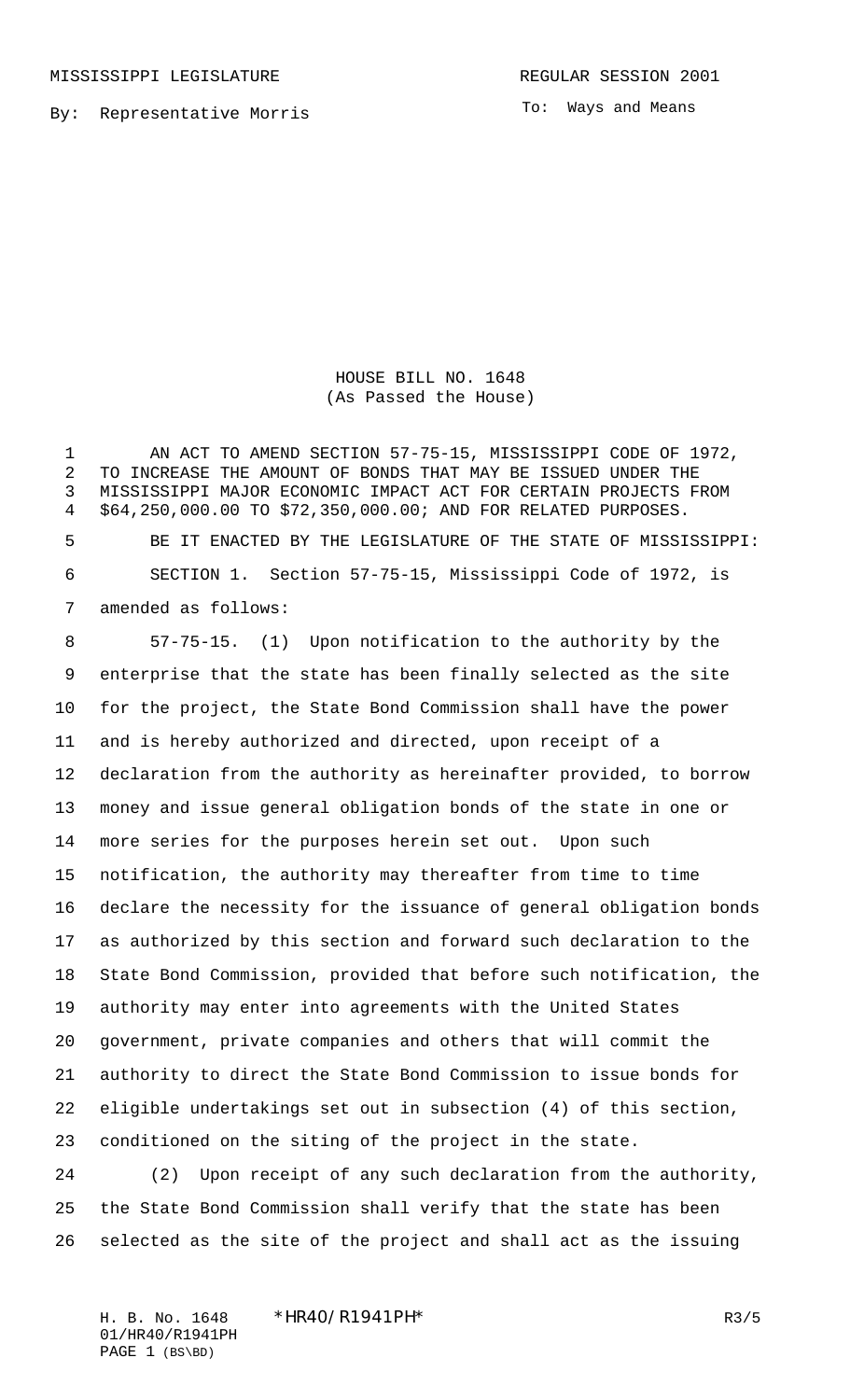agent for the series of bonds directed to be issued in such declaration pursuant to authority granted in this section.

 (3) (a) Bonds issued under the authority of this section for projects as defined in Section 57-75-5(f)(i) shall not exceed an aggregate principal amount in the sum of Seventy-two Million Three Hundred Fifty Thousand Dollars (\$72,350,000.00).

H. B. No. 1648 \*HR40/R1941PH\* 01/HR40/R1941PH PAGE 2 (BS\BD) (b) Bonds issued under the authority of this section for projects as defined in Section 57-75-5(f)(ii) shall not exceed Fifty Million Dollars (\$50,000,000.00), nor shall the bonds issued for projects related to any single military installation exceed Sixteen Million Six Hundred Sixty-seven Thousand Dollars (\$16,667,000.00). If any proceeds of bonds issued for projects related to the Meridian Naval Auxiliary Air Station ("NAAS") are used for the development of a water and sewer service system by the City of Meridian, Mississippi, to serve the NAAS and if the City of Meridian annexes any of the territory served by the water and sewer service system, the city shall repay the State of Mississippi the amount of all bond proceeds expended on any portion of the water and sewer service system project; and if there are any monetary proceeds derived from the disposition of any improvements located on real property in Kemper County purchased pursuant to this act for projects related to the NAAS and if there are any monetary proceeds derived from the disposition of any timber located on real property in Kemper County purchased pursuant to this act for projects related to the NAAS, all of such proceeds (both from the disposition of improvements and the disposition of timber) commencing July 1, 1996, through June 30, 2010, shall be paid to the Board of Education of Kemper County, Mississippi, for expenditure by such board of education to benefit the public schools of Kemper County. No bonds shall be issued under this paragraph (b) until the State Bond Commission by resolution adopts a finding that the issuance of such bonds will improve, expand or otherwise enhance the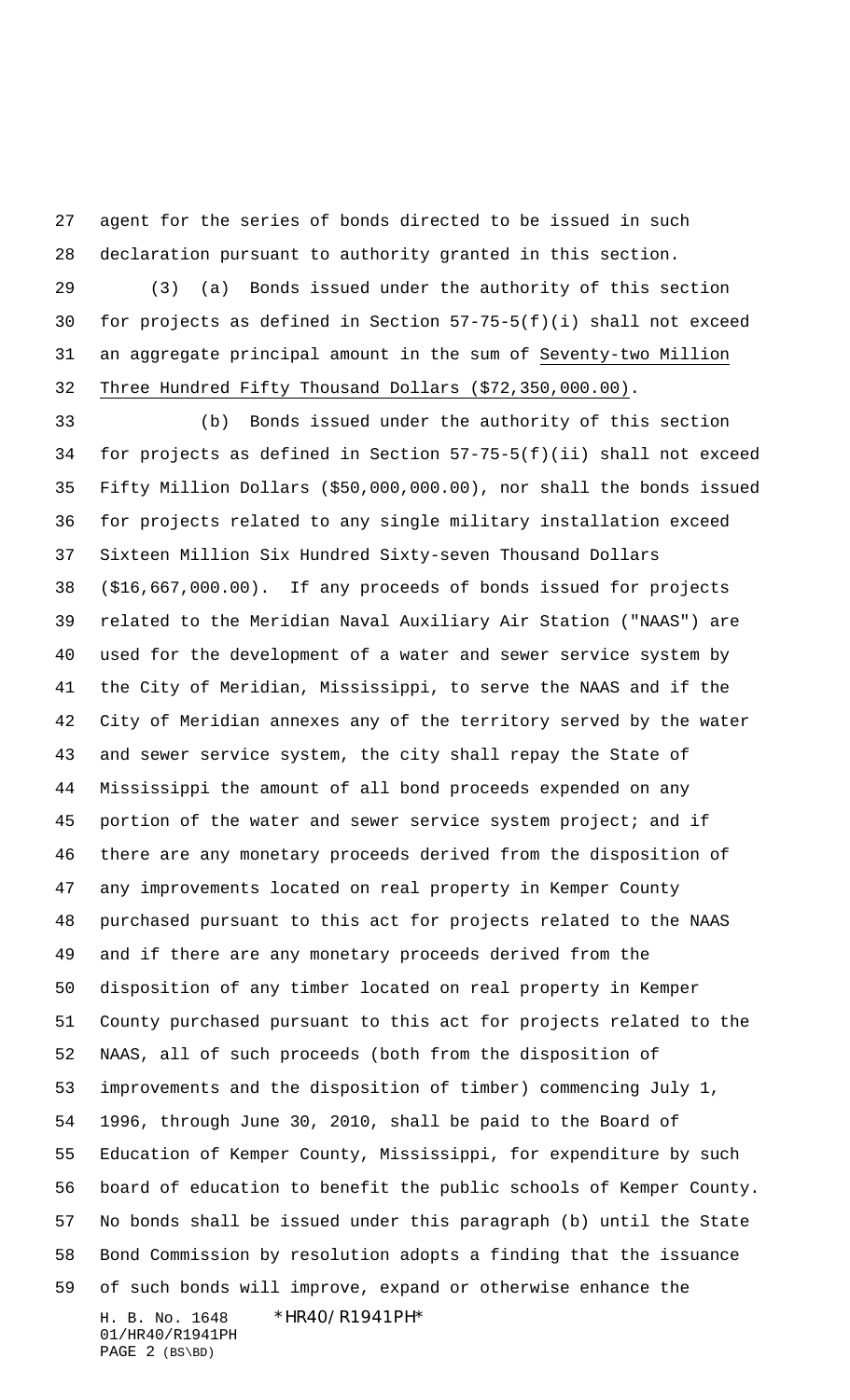military installation, its support areas or military operations, or will provide employment opportunities to replace those lost by closure or reductions in operations at the military installation. From and after July 1, 1997, bonds shall not be issued for any projects, as defined in Section 57-75-5(f)(ii), which are not commenced before July 1, 1997. The proceeds of any bonds issued for projects commenced before July 1, 1997, shall be used for the purposes for which the bonds were issued until completion of the projects.

 (c) Bonds issued under the authority of this section for projects as defined in Section 57-75-5(f)(iii) shall not exceed Ten Million Dollars (\$10,000,000.00). No bonds shall be issued under this paragraph after December 31, 1996.

 (d) Bonds issued under the authority of this section for projects defined in Section 57-75-5(f)(iv) shall not exceed Two Hundred Ninety-five Million Dollars (\$295,000,000.00). No bonds shall be issued under this paragraph after June 30, 2003.

 (e) Bonds issued under the authority of this section for the project defined in Section 57-75-5(f)(v) shall not exceed Twenty Million Three Hundred Seventy Thousand Dollars (\$20,370,000.00). No bonds shall be issued under this paragraph (e) until the State Bond Commission by resolution adopts a finding that the project has secured wire harness contracts or contracts to manufacture thin film polymer lithium-ion rechargeable batteries, or any combination of such contracts, in the aggregate amount of Twenty Million Dollars (\$20,000,000.00), either from the United States government or the private sector. No bonds shall be issued under this paragraph after June 30, 2001.

 (f) Bonds issued under the authority of this section for projects defined in Section 57-75-5(f)(vii) shall not exceed Twenty-six Million Dollars (\$26,000,000.00). No bonds shall be issued after June 30, 2001.

H. B. No. 1648 \*HR40/R1941PH\* 01/HR40/R1941PH PAGE 3 (BS\BD)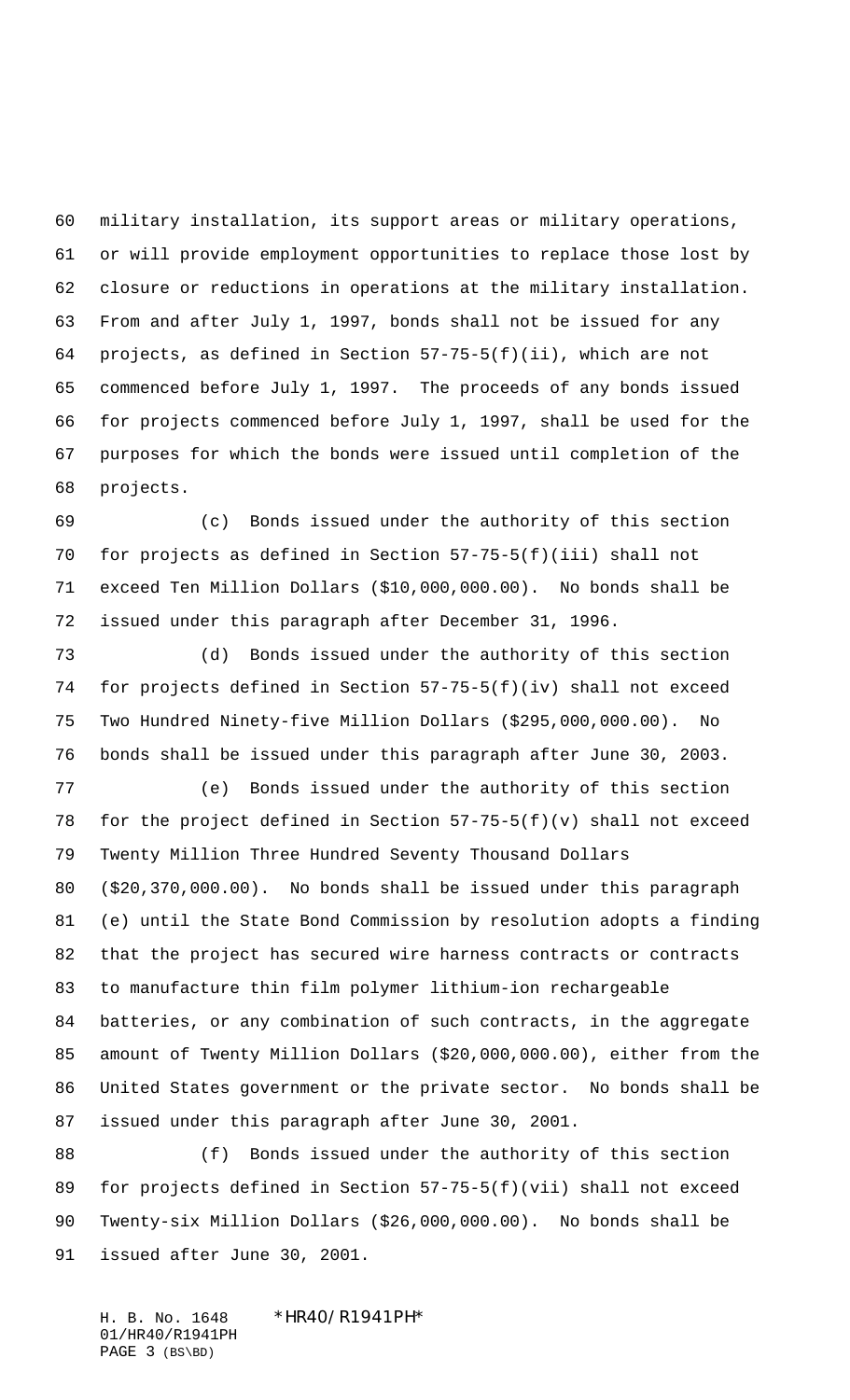H. B. No. 1648 \*HR40/R1941PH\* 01/HR40/R1941PH (4) The proceeds from the sale of the bonds issued under this section may be applied for the purposes of: (a) defraying all or any designated portion of the costs incurred with respect to acquisition, planning, design, construction, installation, rehabilitation, improvement, relocation and with respect to state-owned property, operation and maintenance of the project and any facility related to the project located within the project area, including costs of design and engineering, all costs incurred to provide land, easements and rights-of-way, relocation costs with respect to the project and with respect to any facility related to the project located within the project area, and costs associated with mitigation of environmental impacts and environmental impact studies; (b) defraying the cost of providing for the recruitment, screening, selection, training or retraining of employees, candidates for employment or replacement employees of the project and any related activity; (c) reimbursing the Mississippi Development Authority for expenses it incurred in regard to projects defined in Section 57-75-5(f)(iv) prior to November 6, 2000. The Mississippi Development Authority shall submit an itemized list of expenses it incurred in regard to such projects to the Chairmen of the Finance and Appropriations Committees of the Senate and the Chairmen of the Ways and Means and Appropriations Committees of the House of Representatives; (d) providing grants to enterprises operating projects defined in Section 57-75-5(f)(iv)1; (e) paying any warranty made by the authority regarding site work for a project defined in Section 57-75-5(f)(iv)1; (f) defraying the cost of marketing and promotion of a project as defined in Section 57-75-5(f)(iv)1. The authority shall submit an itemized list of costs incurred for marketing and promotion of such project to the Chairmen of the Finance and Appropriations Committees of the Senate and the Chairmen of the Ways and Means and Appropriations Committees of the House of Representatives; (g) providing for the payment of interest on the

PAGE 4 (BS\BD)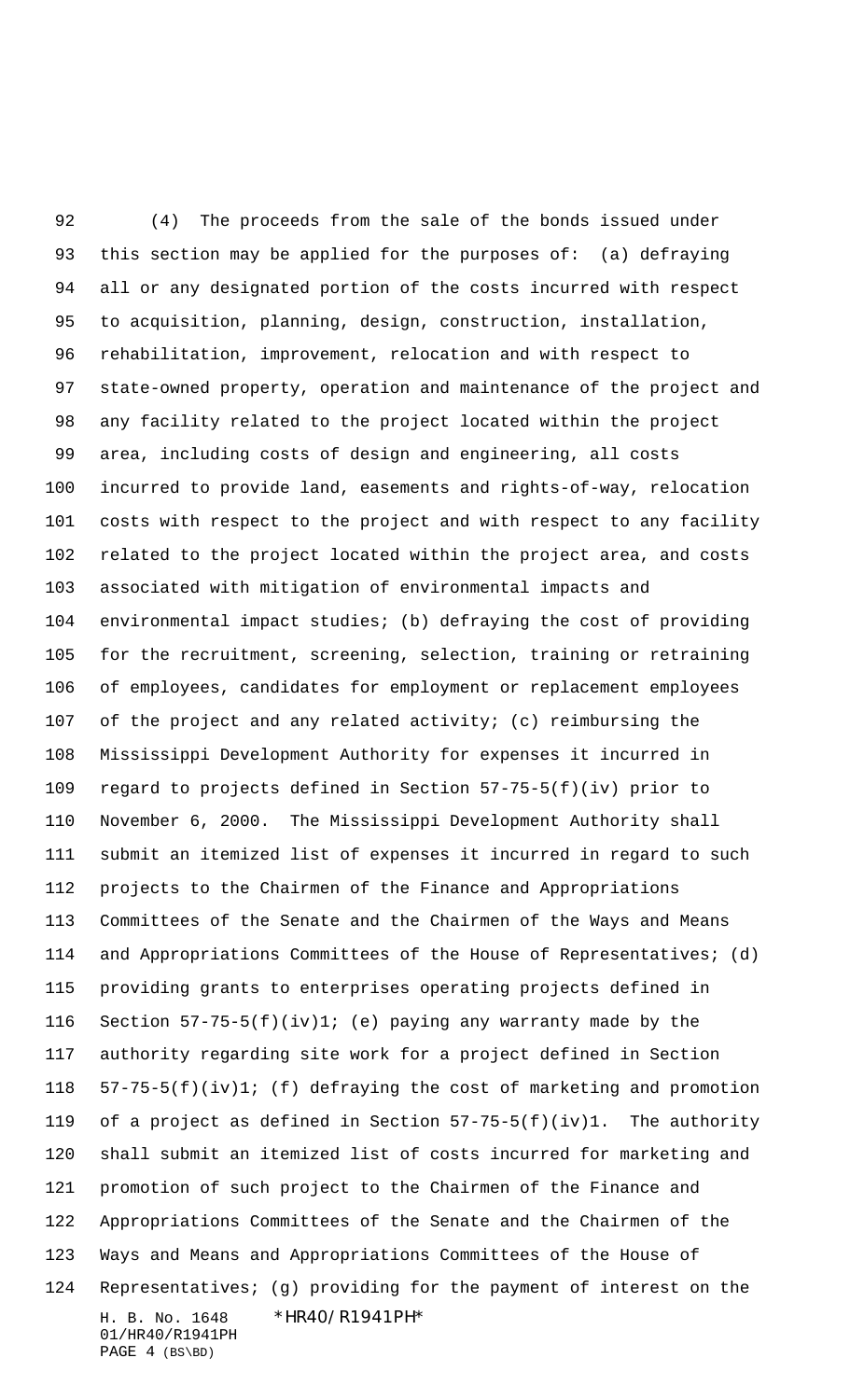125 bonds; (h) providing debt service reserves; and (i) paying underwriters' discount, original issue discount, accountants' fees, engineers' fees, attorneys' fees, rating agency fees and other fees and expenses in connection with the issuance of the bonds. Such bonds shall be issued from time to time and in such principal amounts as shall be designated by the authority, not to exceed in aggregate principal amounts the amount authorized in subsection (3) of this section. Proceeds from the sale of the bonds issued under this section may be invested, subject to federal limitations, pending their use, in such securities as may be specified in the resolution authorizing the issuance of the bonds or the trust indenture securing them, and the earning on such investment applied as provided in such resolution or trust indenture.

H. B. No. 1648 \*HR40/R1941PH\* 01/HR40/R1941PH (5) The principal of and the interest on the bonds shall be payable in the manner hereinafter set forth. The bonds shall bear date or dates; be in such denomination or denominations; bear interest at such rate or rates; be payable at such place or places within or without the state; mature absolutely at such time or times; be redeemable before maturity at such time or times and upon such terms, with or without premium; bear such registration privileges; and be substantially in such form; all as shall be determined by resolution of the State Bond Commission except that such bonds shall mature or otherwise be retired in annual installments beginning not more than five (5) years from the date thereof and extending not more than twenty-five (25) years from the date thereof. The bonds shall be signed by the Chairman of the State Bond Commission, or by his facsimile signature, and the official seal of the State Bond Commission shall be imprinted on or affixed thereto, attested by the manual or facsimile signature of the Secretary of the State Bond Commission. Whenever any such bonds have been signed by the officials herein designated to sign the bonds, who were in office at the time of such signing but who

PAGE 5 (BS\BD)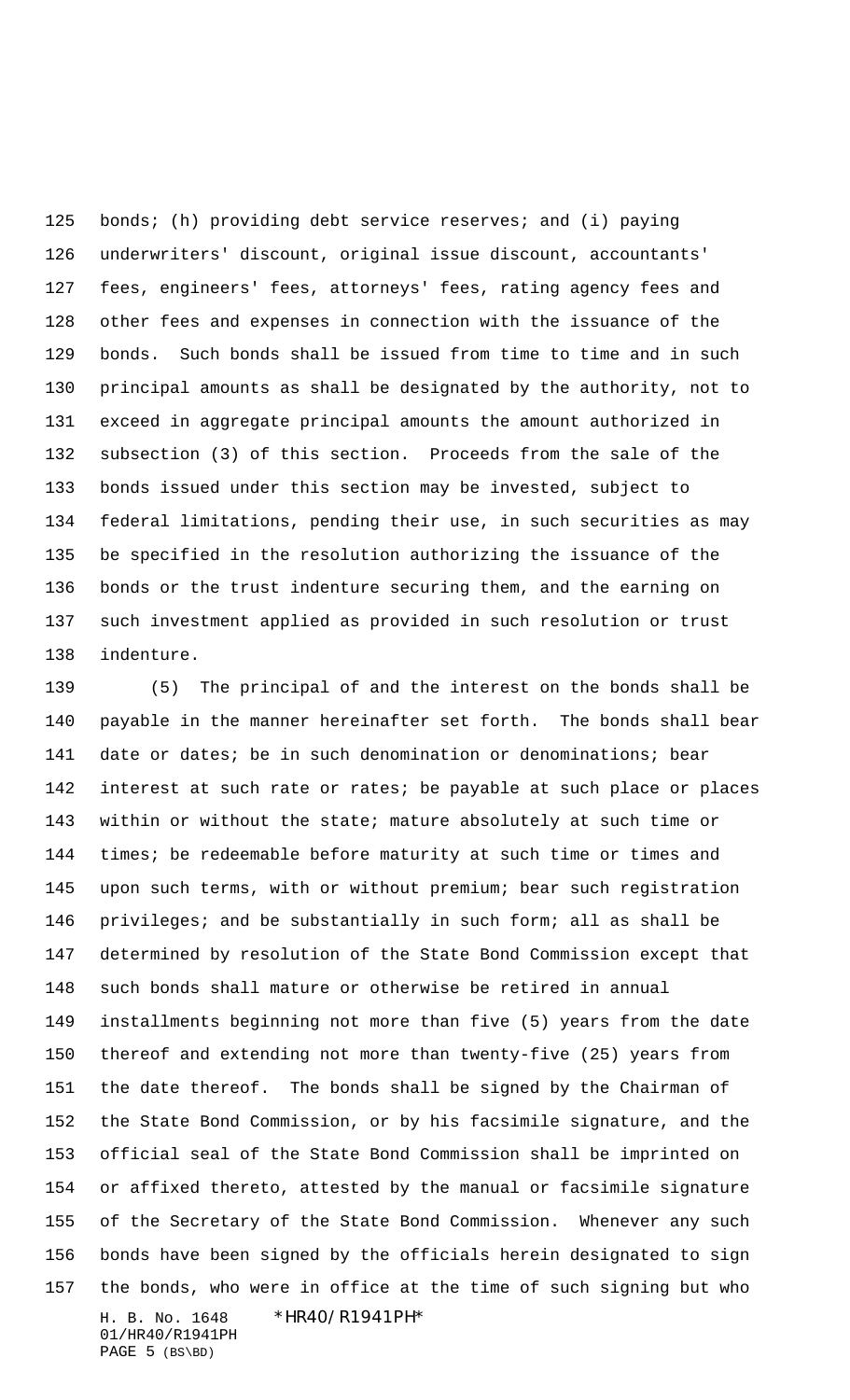may have ceased to be such officers before the sale and delivery of such bonds, or who may not have been in office on the date such bonds may bear, the signatures of such officers upon such bonds shall nevertheless be valid and sufficient for all purposes and have the same effect as if the person so officially signing such bonds had remained in office until the delivery of the same to the purchaser, or had been in office on the date such bonds may bear.

 (6) All bonds issued under the provisions of this section shall be and are hereby declared to have all the qualities and incidents of negotiable instruments under the provisions of the Uniform Commercial Code and in exercising the powers granted by this chapter, the State Bond Commission shall not be required to and need not comply with the provisions of the Uniform Commercial Code.

 (7) The State Bond Commission shall sell the bonds on sealed bids at public sale, and for such price as it may determine to be for the best interest of the State of Mississippi, but no such sale shall be made at a price less than par plus accrued interest to date of delivery of the bonds to the purchaser. The bonds shall bear interest at such rate or rates not exceeding the limits set forth in Section 75-17-101 as shall be fixed by the State Bond Commission. All interest accruing on such bonds so issued shall be payable semiannually or annually; provided that the first interest payment may be for any period of not more than one (1) year.

 Notice of the sale of any bonds shall be published at least one time, the first of which shall be made not less than ten (10) days prior to the date of sale, and shall be so published in one or more newspapers having a general circulation in the City of Jackson and in one or more other newspapers or financial journals with a large national circulation, to be selected by the State Bond Commission.

H. B. No. 1648 \*HR40/R1941PH\* 01/HR40/R1941PH PAGE (BS\BD)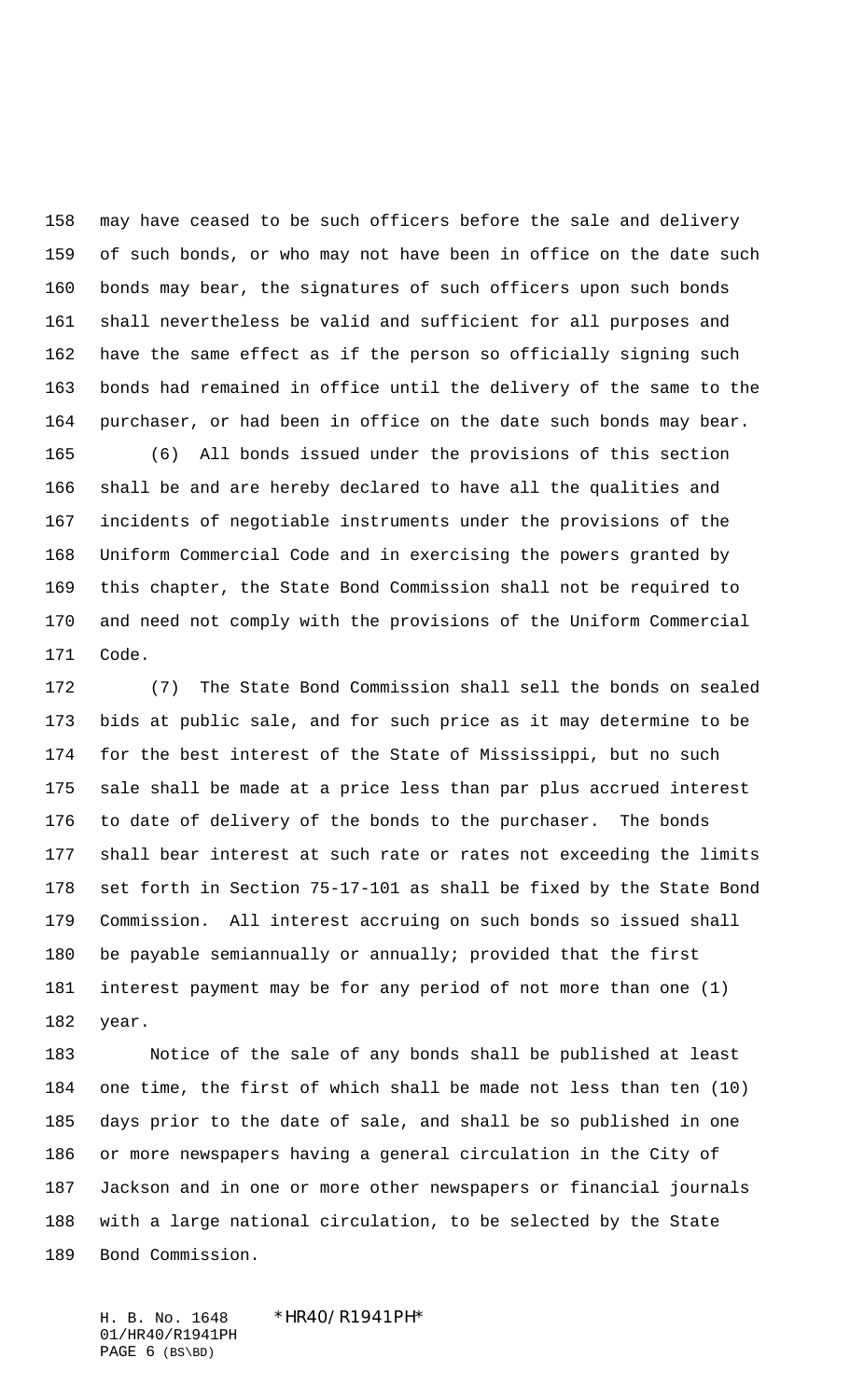The State Bond Commission, when issuing any bonds under the authority of this section, may provide that the bonds, at the option of the state, may be called in for payment and redemption at the call price named therein and accrued interest on such date or dates named therein.

 (8) State bonds issued under the provisions of this section shall be the general obligations of the state and backed by the full faith and credit of the state. The Legislature shall appropriate annually an amount sufficient to pay the principal of and the interest on such bonds as they become due. All bonds shall contain recitals on their faces substantially covering the foregoing provisions of this section.

 (9) The State Treasurer is authorized to certify to the Department of Finance and Administration the necessity for warrants, and the Department of Finance and Administration is authorized and directed to issue such warrants payable out of any funds appropriated by the Legislature under this section for such purpose, in such amounts as may be necessary to pay when due the principal of and interest on all bonds issued under the provisions of this section. The State Treasurer shall forward the necessary amount to the designated place or places of payment of such bonds in ample time to discharge such bonds, or the interest thereon, on the due dates thereof.

 (10) The bonds may be issued without any other proceedings or the happening of any other conditions or things other than those proceedings, conditions and things which are specified or required by this chapter. Any resolution providing for the issuance of general obligation bonds under the provisions of this section shall become effective immediately upon its adoption by the State Bond Commission, and any such resolution may be adopted at any regular or special meeting of the State Bond Commission by a majority of its members.

H. B. No. 1648 \*HR40/R1941PH\* 01/HR40/R1941PH PAGE 7 (BS\BD)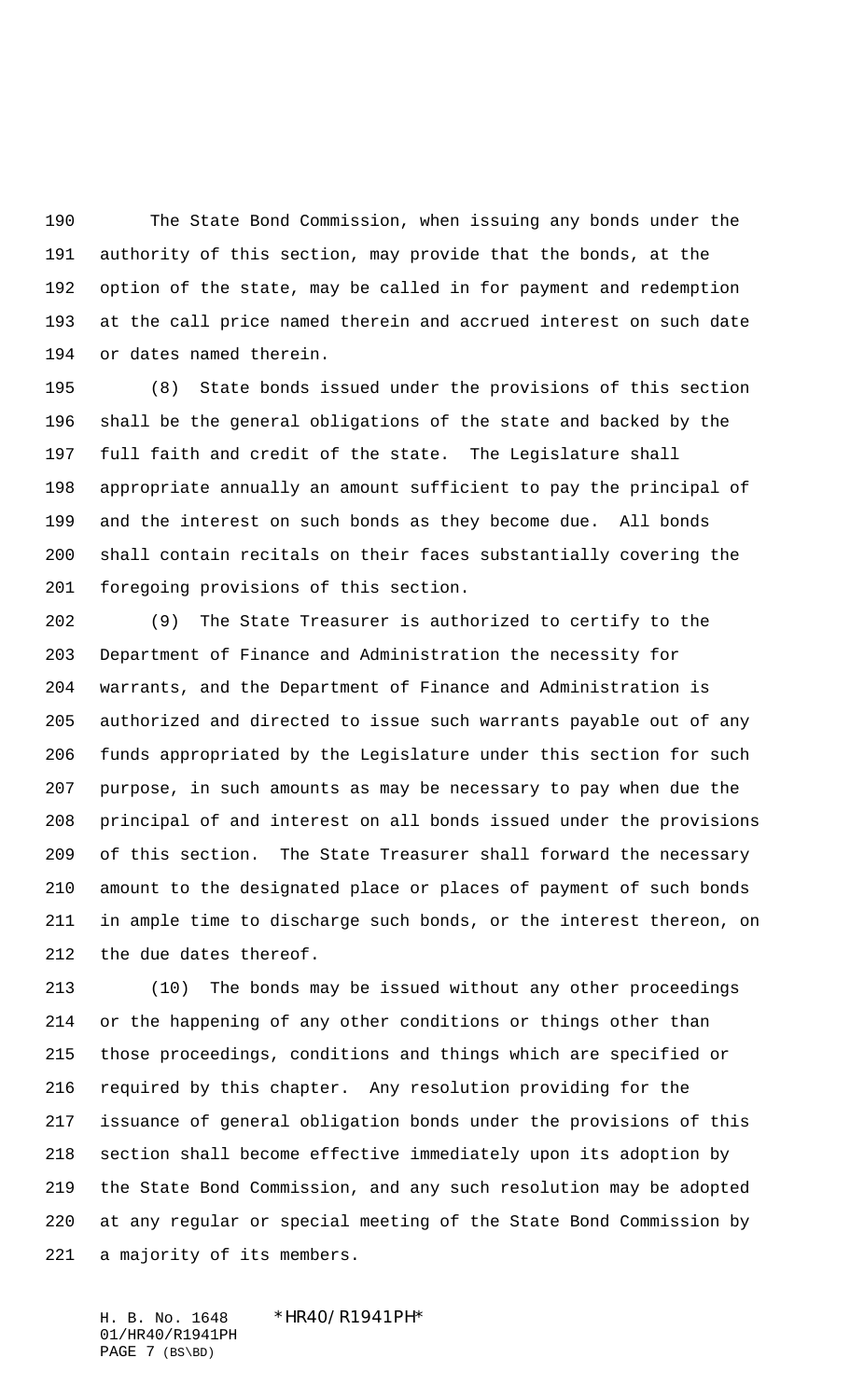(11) In anticipation of the issuance of bonds hereunder, the State Bond Commission is authorized to negotiate and enter into any purchase, loan, credit or other agreement with any bank, trust company or other lending institution or to issue and sell interim notes for the purpose of making any payments authorized under this section. All borrowings made under this provision shall be evidenced by notes of the state which shall be issued from time to time, for such amounts not exceeding the amount of bonds authorized herein, in such form and in such denomination and subject to such terms and conditions of sale and issuance, prepayment or redemption and maturity, rate or rates of interest not to exceed the maximum rate authorized herein for bonds, and time of payment of interest as the State Bond Commission shall agree to in such agreement. Such notes shall constitute general obligations of the state and shall be backed by the full faith and credit of the state. Such notes may also be issued for the purpose of refunding previously issued notes; except that no notes shall mature more than three (3) years following the date of issuance of the first note hereunder and provided further, that all outstanding notes shall be retired from the proceeds of the first issuance of bonds hereunder. The State Bond Commission is authorized to provide for the compensation of any purchaser of the notes by payment of a fixed fee or commission and for all other costs and expenses of issuance and service, including paying agent costs. Such costs and expenses may be paid from the proceeds of the notes.

H. B. No. 1648 \*HR40/R1941PH\* 01/HR40/R1941PH PAGE 8 (BS\BD) (12) The bonds and interim notes authorized under the authority of this section may be validated in the First Judicial District of the Chancery Court of Hinds County, Mississippi, in the manner and with the force and effect provided now or hereafter by Chapter 13, Title 31, Mississippi Code of 1972, for the validation of county, municipal, school district and other bonds. The necessary papers for such validation proceedings shall be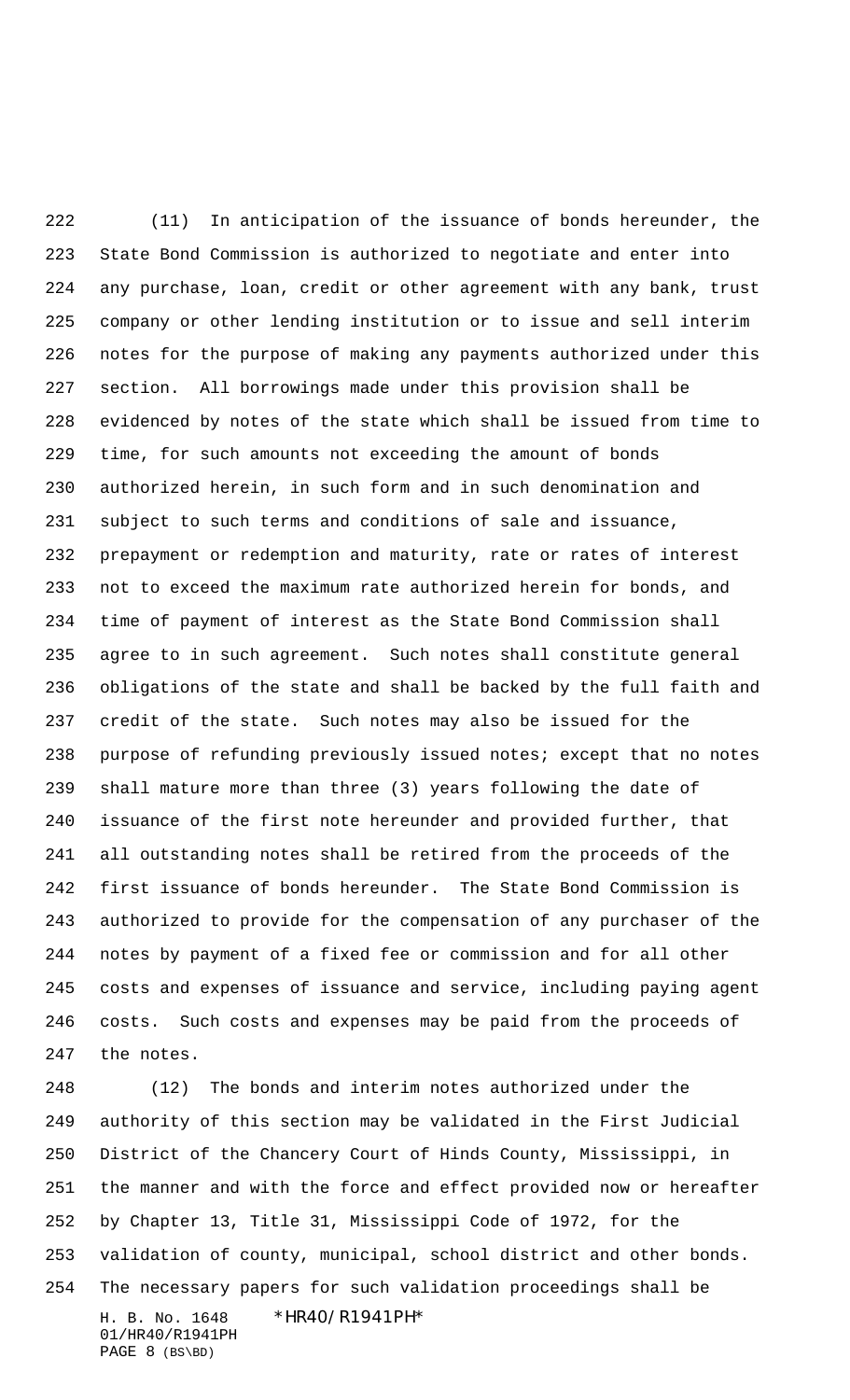transmitted to the state bond attorney, and the required notice shall be published in a newspaper published in the City of Jackson, Mississippi.

 (13) Any bonds or interim notes issued under the provisions of this chapter, a transaction relating to the sale or securing of such bonds or interim notes, their transfer and the income therefrom shall at all times be free from taxation by the state or any local unit or political subdivision or other instrumentality of the state, excepting inheritance and gift taxes.

 (14) All bonds issued under this chapter shall be legal investments for trustees, other fiduciaries, savings banks, trust companies and insurance companies organized under the laws of the State of Mississippi; and such bonds shall be legal securities which may be deposited with and shall be received by all public officers and bodies of the state and all municipalities and other political subdivisions thereof for the purpose of securing the deposit of public funds.

 (15) The Attorney General of the State of Mississippi shall represent the State Bond Commission in issuing, selling and validating bonds herein provided for, and the bond commission is hereby authorized and empowered to expend from the proceeds derived from the sale of the bonds authorized hereunder all necessary administrative, legal and other expenses incidental and related to the issuance of bonds authorized under this chapter.

 (16) There is hereby created a special fund in the State Treasury to be known as the Mississippi Major Economic Impact Authority Fund wherein shall be deposited the proceeds of the bonds issued under this chapter and all monies received by the authority to carry out the purposes of this chapter. Expenditures authorized herein shall be paid by the State Treasurer upon warrants drawn from the fund, and the Department of Finance and Administration shall issue warrants upon requisitions signed by the director of the authority.

H. B. No. 1648 \*HR40/R1941PH\* 01/HR40/R1941PH PAGE 9 (BS\BD)